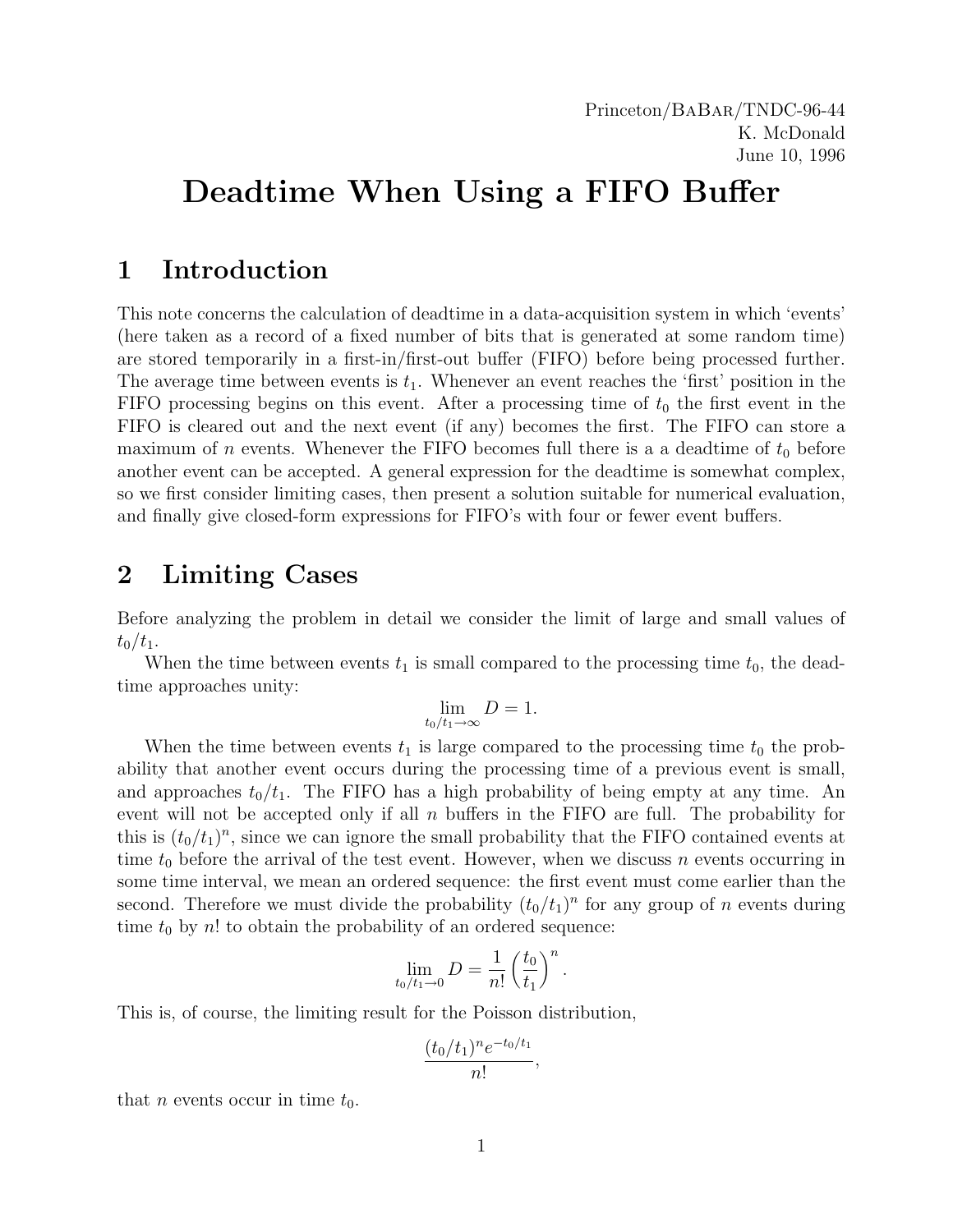### 3 General Analysis

The general analysis is more intricate because we cannot assume the FIFO is empty at any given time. We designate the probability that at some time the FIFO already contains  $i$ events as  $P_i$ . For an *n*-deep FIFO we then have the normalization condition

$$
\sum_{i=0}^{n} P_i = 1.
$$

An event will be accepted so long as at least one buffer of the *n*-deep FIFO is free. Thus the deadtime is the probability that all *n* buffers are full:  $D = P_n$ .

We assume the probabilities  $P_i$  are independent of time.

We now relate the values of  $P_i$  at time  $t = 0$  to those at an earlier time. It seems simplest to chose that time to be  $t = -t_0$ , exactly one event-processing time earlier. Then in the absence of any new events in the interval  $[-t_0, 0]$  the number of events in the FIFO will decrease by one.

We write

$$
P_i(t = 0) = \sum_{j=0}^{n} P_j(t = -t_0)Q_{i,j}
$$
, or just  $P_i = \sum_{j=0}^{n} P_jQ_{i,j}$ ,

where  $Q_{i,j}$  is the probability that the FIFO makes a transition from containing j to i events during the interval  $[-t_0, 0]$ . We will find simple expressions for the  $Q_{i,j}$  except for the  $Q_{n,j}$ and for  $Q_{n-1,n}$ . The complexity in these cases is that during times when the FIFO is full any number of events can arrive without changing the state of the FIFO.

To have  $i < n$  events in the FIFO at  $t = 0$  starting from zero events in the FIFO at  $t = -t_0$  we must have exactly i events arriving in the interval  $[-t_0, 0]$ . Using the Poisson distribution we have

$$
Q_{i,0} = \frac{(t_0/t_1)^i e^{-t_0/t_1}}{i!}, \qquad i < n.
$$

If the FIFO already contains  $j > 0$  events at  $t = -t_0$  the first of these will be processed before  $t = 0$  leaving  $j - 1$  events in the FIFO. To end up with  $i < n$  events in the FIFO at  $t = 0$  exactly  $i - (j - 1)$  events must arrive during the interval  $[-t_0, 0]$ . As a negative number events is impossible, the  $Q_{i,j}$  will be nonzero only for  $j \leq i+1$ . The case  $j = n$  is special because before the processing of the first event in the FIFO is completed any number of events could arrive without changing the state of the FIFO; these events would all be rejected. Hence  $Q_{n-1,n}$  must be treated separately. The simple cases are

$$
Q_{i,j} = 0, \qquad j > i+1,
$$
  

$$
Q_{i,j} = \frac{(t_0/t_1)^{i-j+1}e^{-t_0/t_1}}{(i-j+1)!}, \qquad i < n, \ 0 < j \le i+1, \ \{i, j\} \ne \{n-1, n\}.
$$

For  $Q_{n-1,n}$ , zero events can arrive after processing has finished on the first event in the FIFO. We suppose that this completion time is random within the interval  $[-t_0, 0]$ . Prior to that time any number of events can arrive (and be rejected) because the FIFO is still full. Hence

$$
Q_{n-1,n} = \int_{-t_0}^{0} \frac{dt}{t_0} e^{-t/t_1} = \frac{t_1}{t_0} \left( 1 - e^{-t_0/t_1} \right).
$$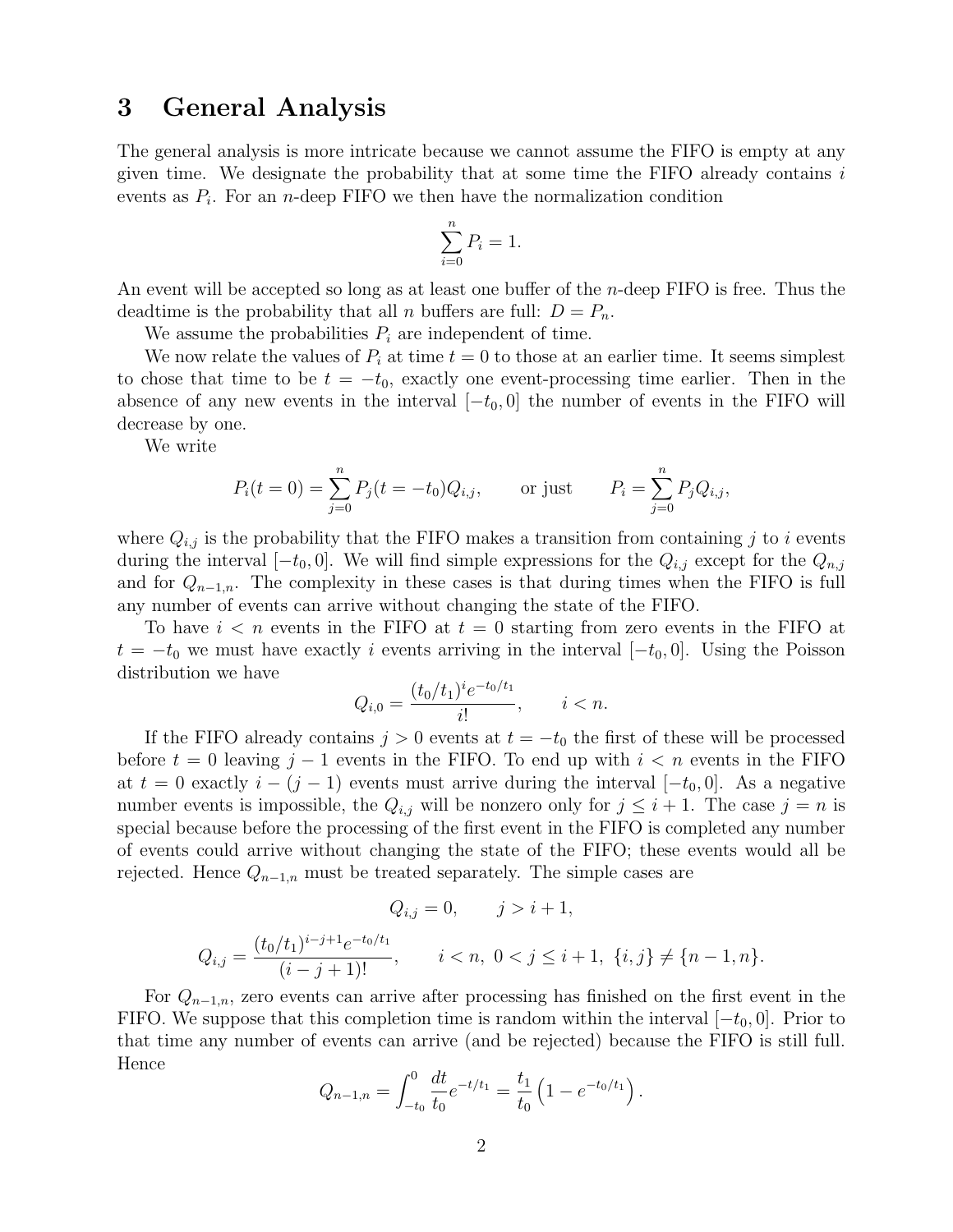We do not need the  $Q_{n,j}$  to complete the solution. We have expressions for the  $P_i$  for  $i < n$  so that  $P_n$  can be found using the normalization that  $\sum P_i = 1$ .

A consistency check on the expression for  $Q_{n-1,n}$  can be found by considering  $Q_{n,n}$  (the simplest of the  $Q_{n,j}$ ). Here we need exactly one event in the interval [t, 0] after processing of the first event in the FIFO was finished at time  $t$ .

$$
Q_{n,n} = \int_{-t_0}^{0} \frac{dt}{t_0} \frac{t}{t_1} e^{-t/t_1} = 1 - \frac{t_1}{t_0} \left( 1 - e^{-t_0/t_1} \right).
$$

We also note that  $\sum_i Q_{i,j}$  is the probability of a transition to any number of events in the FIFO at  $t = 0$  starting from j events at  $t = -t_0$ . This probability is one:

$$
\sum_{i=0}^{n} Q_{i,j} = 1.
$$

For  $j = n$  only  $Q_{n-1,n}$  and  $Q_{n,n}$  are non zero, so we must have  $Q_{n-1,n} + Q_{n,n} = 1$ , which is satisfied by our expressions.

We can now use the  $n-1$  relations

$$
P_i = \sum_{j=0}^{i+1} Q_{i,j} P_j
$$

(recalling that  $Q_{i,j} = 0$  for  $j > i + 1$ ) to deduce the constants  $C_i$  defined by

$$
P_i = C_i P_{i+1}.
$$

Then we can also write

$$
P_i = P_j \prod_{k=i}^{j-1} C_k, \qquad j > i.
$$

The iterative procedure to find the  $C_i$  uses

$$
P_i = \sum_{j=0}^{i+1} Q_{i,j} P_j = Q_{i,i+1} P_{i+1} + P_i \sum_{j=0}^{i} Q_{i,j} \prod_{k=j}^{i-1} C_k,
$$

where the ill-defined product

$$
\prod_{k=i}^{i-1} C_k
$$

is set to one. Then

$$
C_i = \frac{Q_{i,i+1}}{1 - \sum_{j=0}^{i} Q_{i,j} \prod_{k=j}^{i-1} C_k}.
$$

Now we can rewrite the normalization condition

$$
\sum_{i=0}^{n} P_i = 1
$$

as

$$
1 = P_n \sum_{i=0}^{n} \prod_{j=i}^{n-1} C_j,
$$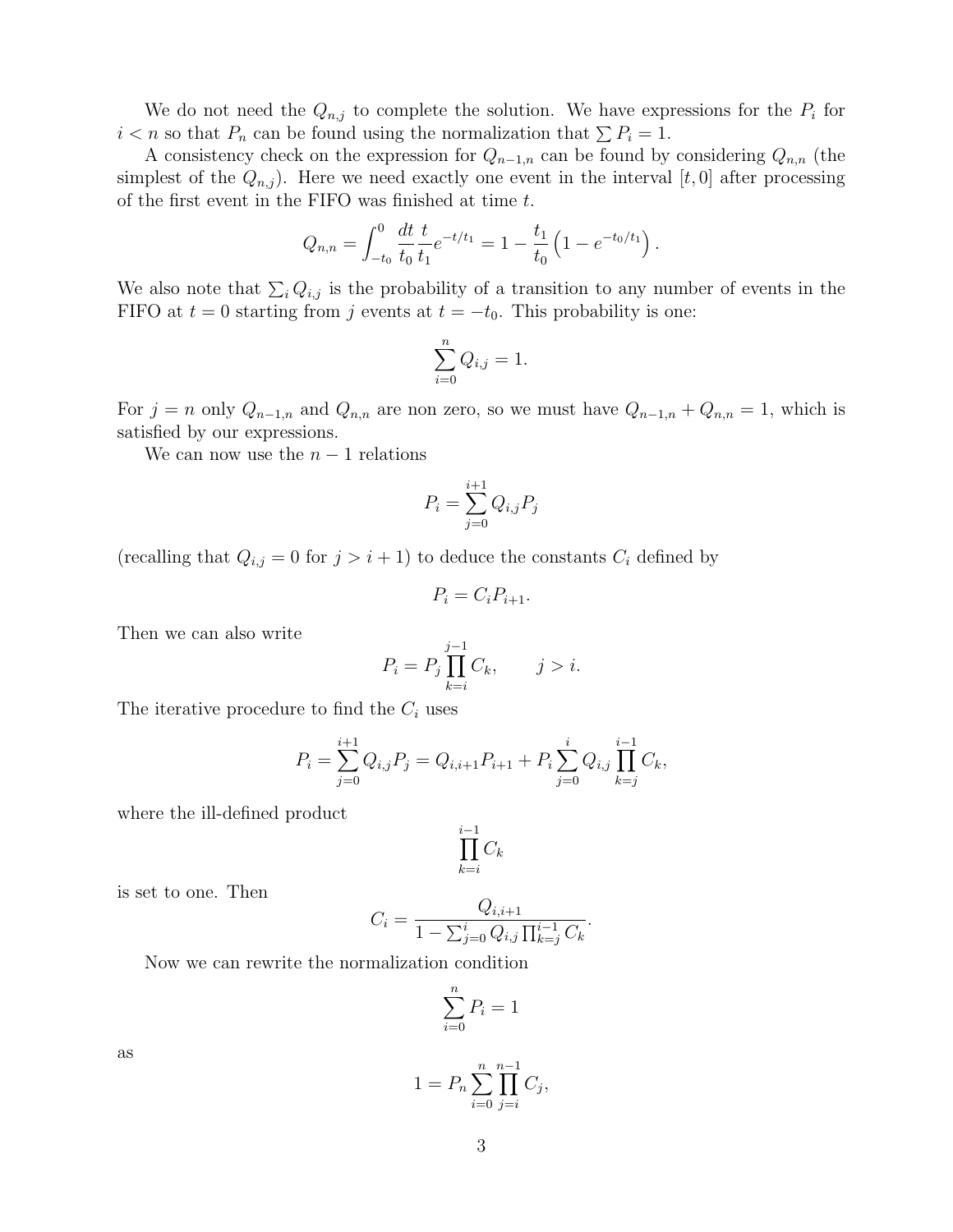so the FIFO deadtime is

$$
D = P_n = \frac{1}{\sum_{i=0}^n \prod_{j=i}^{n-1} C_j}.
$$

For example, this procedure begins with

$$
P_0 = Q_{0,0}P_0 + Q_{0,1}P_1,
$$

which yields

$$
P_0 = \frac{Q_{0,1}}{1 - Q_{0,0}} P_1 \equiv C_0 P_1.
$$

Next

$$
P_1 = Q_{1,0}P_0 + Q_{1,1}P_1 + Q_{1,2}P_2,
$$

which yields

$$
P_1 = \frac{Q_{1,2}}{1 - Q_{1,0}C_0 - Q_{1,1}} P_2 \equiv C_1 P_2,
$$

etc.

Figure 1 shows the deadtime fraction D calculated by the above prescription as a function of  $a \equiv t_0/t_1$  from FIFO's with up to six event buffers. The Fortran program fifo.for for this can be found on the Princeton Technical Notes Web Page.



#### Figure 1: Deadtime fraction in an n-deep FIFO buffer.